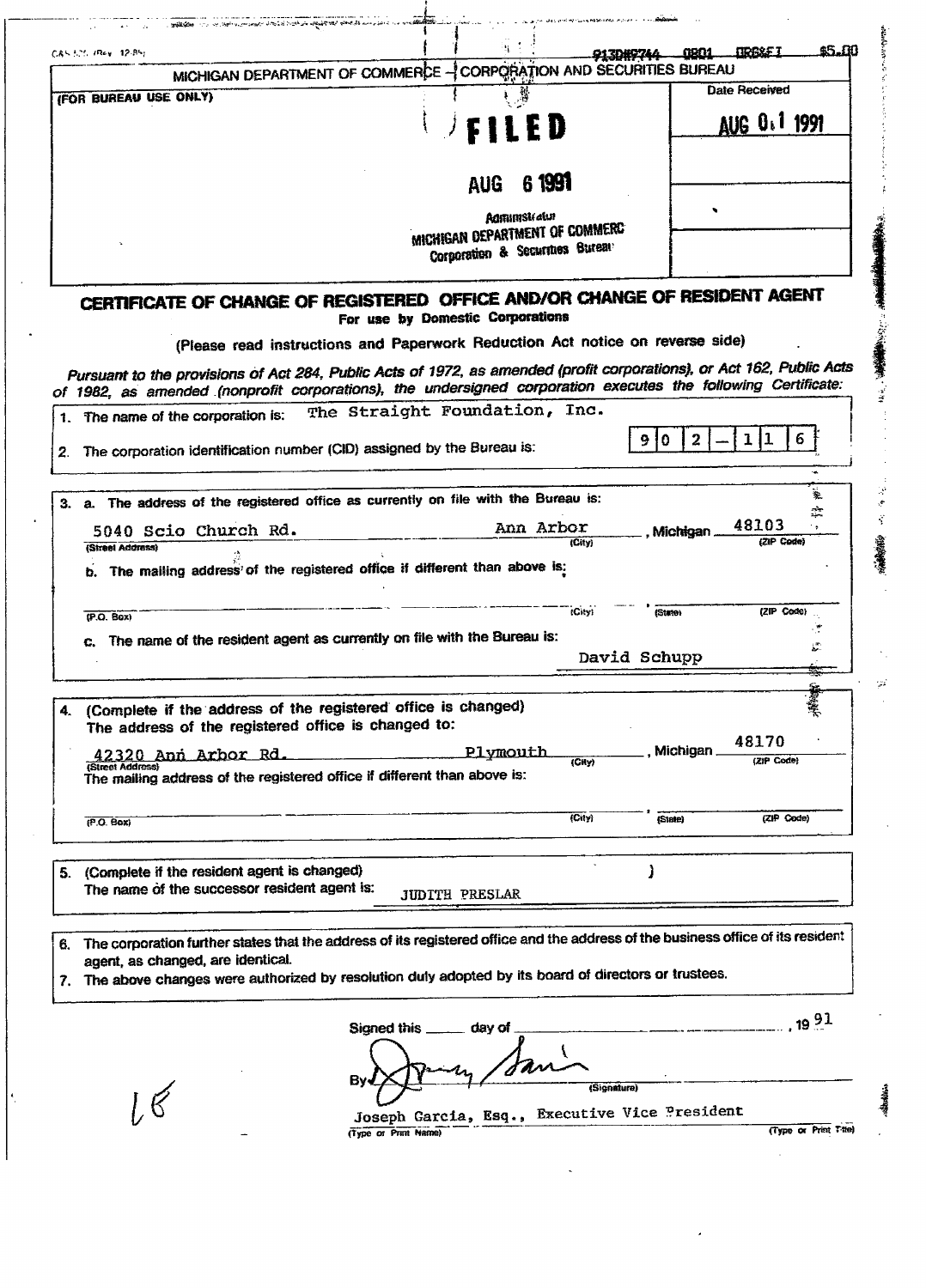C4S-5EO (Be\*. 12-85) **DOCUMENT WILL BE RETURNED TO NAME AND MAILING ADDRESS** Name of person or organization **INDICATED IN THE BOX BELOW,** include name, street and number remitting fees: DICATED IN THE BUX BELUW, INCIUDE.

ma me a con marzo de cerco de

| Judy Kramer<br>Harris, Guenzel, Meier & Nichols<br>121 W. Washington St., Suite 300<br>Ann Arbor, MI 48104 |  |
|------------------------------------------------------------------------------------------------------------|--|
|------------------------------------------------------------------------------------------------------------|--|

|                   | Preparer's name and business |  |
|-------------------|------------------------------|--|
| telephone number: |                              |  |

## **INFORMATION AND INSTRUCTIONS**

- 1. This form is issued under the authority of Act 284, P.A. of 1972, as amended, and Act 162, P.A. of 1982, as amended. The certificate of change of registered office and/or change of resident agent cannot be filed until this form, or a comparable document, is submitted.
- 2. Submit one original copy of this document. Upon filing, a microfilm copy will be prepared for the records of the Corporation and Securities Bureau. The original copy will be returned to the address appearing in the box above as evidence of fifing.

Since this document must be microfilmed, it is important that the filing be legible. Documents with poor black and white contrast, or otherwise illegible, will be rejected.

- 3. This document is to be used pursuant to section 242 of the Act by domestic profit and nonprofit corporations for the purpose of changing their registered office or resident agent, or both. Changes of tne registered office and/or resident agent for Foreign corporations must be made by filing an Amended Application for Certificate of Authority to Transact Business in Michigan.
- $\frac{1}{4}$ . It is number the identification number previously assigned by the Bureau. If this number is unknown, leave it blank.
- 5. Item 3 The address of the registered office and the name of the resident agent must be the same as are designated in the articles of incorporation or subsequent change filed with the Bureau.
- 6. Item 4 A post office box may not be designated as the address of the registered office.
- 7. This certificate must be signed in ink by the president, vice-president, chairperson, vice-chairperson, secretary or assistant secretary of the corporation.
- 8. FEES: Filing fee (Make remittance payable to State of Michigan) ...................... \$ 5.00
- 9. Mail form and fee to:
- . Michigan Department of Commerce Corporation and Securities Bureau Corporation and Ocu<br>Corporation Division P.O. Box 30054 Lansing, Michigan 48909 Lansing, Michigan 40000<br>Felephone: (617) 379-0403